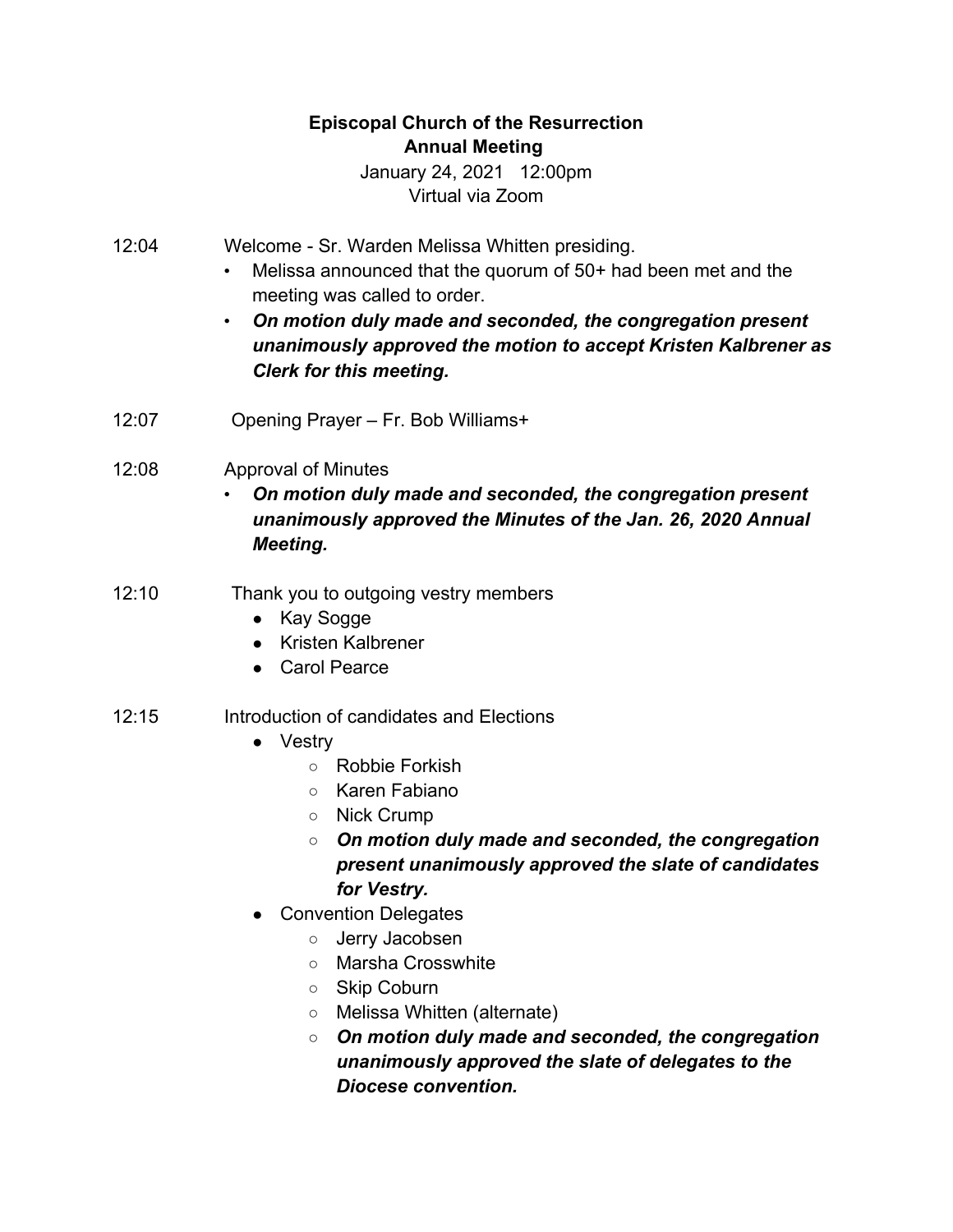- 12:20 Formal acceptance of written reports and the 2021 budget
	- The 2020 Annual Report was distributed to all parishioners in advance including all ministry reports and with an invitation to this annual meeting.
- 12:25 Treasurer's Report
	- The 2021 budget is unbalanced. Expenses indicated are what the Finance Team, Treasurer, Vestry feel is appropriate and based on a projected re-opening in May. We didn't feel it was appropriate to fully drain the Operations Reserve, so are instead submitting it unbalanced. If the 36 families pledging this year were to repeat at the same level, it would make a significant contribution to closing the gap. The Vestry is announcing an effort between now and Easter to collect an additional \$50,000 in pledges for this year. There are a couple of additional sources we are pursuing for additional funding including a Diocese grant. We want to be transparent and there will be a good deal of communication to the parish on this challenge going forward.
	- Melissa Whitten and Treasurer Frank Koch responded to a series of questions following.
- 12:40 Announcement of Resurrection's new Priest-in-Charge
	- We now have a signed covenant of Ministry with our new priest. Rev. T. Birch Rambo, who will join Resurrection on April 14, with his first Sunday expected to be April 18.
	- Fr. Birch joined on Zoom. He gave a brief introduction and took questions. He can't wait to be in Eugene and even more, to be able to join everyone in person.
	- Fr. Birch was born in Ethiopia and grew up in Kentucky. He and his wife have a blended family with a son and daughter in college, and two twin girls soon to graduate high school – they and their mother will join him in Eugene after the school year ends. What attracted him to this parish? He was looking in the Pacific Northwest. Resurrection stood out for 1) the outreach COR does, 2) the wide variety of services, 3) the parish seemed to fit the things he does well – spiritual development and growth 4) the faith the Vestry and search committee have in the congregation, 5) the connection made with the search committee felt right.